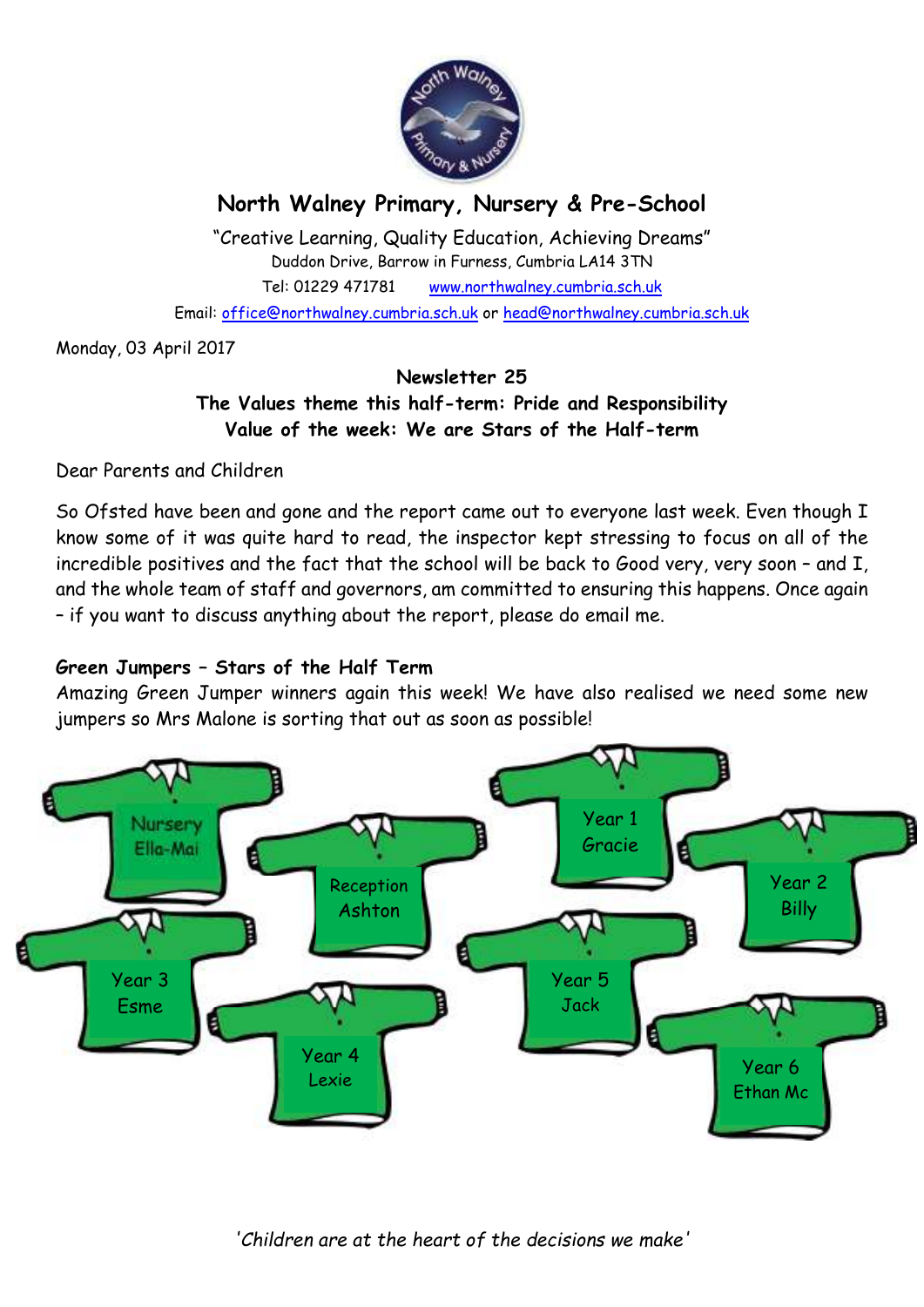## **Sponsored Walk/Jog/Run**

The children were simply brilliant on Tuesday as we did our sponsored event. So many people commented on how wonderful the older children were with the younger ones. We also had a parent running alongside us, and Miss Mountford ran the full 7 miles too. Well done to Jayden in Year 4 for running the most! Please could I now ask that any sponsor money is sent in to school before Easter if possible so we can then declare how much we have managed to raise! Thank you!



For Lightman - Representation (18192)



#### **Easter Egg Competition**

The annual Easter Egg decorating competition is on again this Friday so anyone who would like to enter needs to decorate their egg and bring it in to school on Friday morning. The winners will be announced in assembly at 11am if parents would like to come along too! Prizes for each of the winners in each year group!

## **Win a Cuddly Lion – Raffle!**

While I am not in, I have left a friend in charge of the office. Thank you to Jack's Nana for donating this HUGE cuddly lion for a raffle prize! Children (and Parents) can pay £1.00 to guess the name of the lion and after Easter we will see who has won! Please see Mrs Malone to have a go!





#### **Packed Lunches**

We seem to have lots of crisps, sweets, chocolate and fizzy drinks creeping into lunch boxes again at the moment. Please can I remind everyone that the guidance school's must follow states that lunches must be healthy, so please do not send in chocolate, sweets and fizzy drinks. Thank you!

#### **Last Multi-Sports this week!**

We want to say a HUGE thank you to Tom for his support and encouragement of the children over the last few terms. He has done a sterling job at multi-sports and we will be sad to see him go. Please watch this space as we plan things for the summer term, and see what other clubs we can now provide for the children.